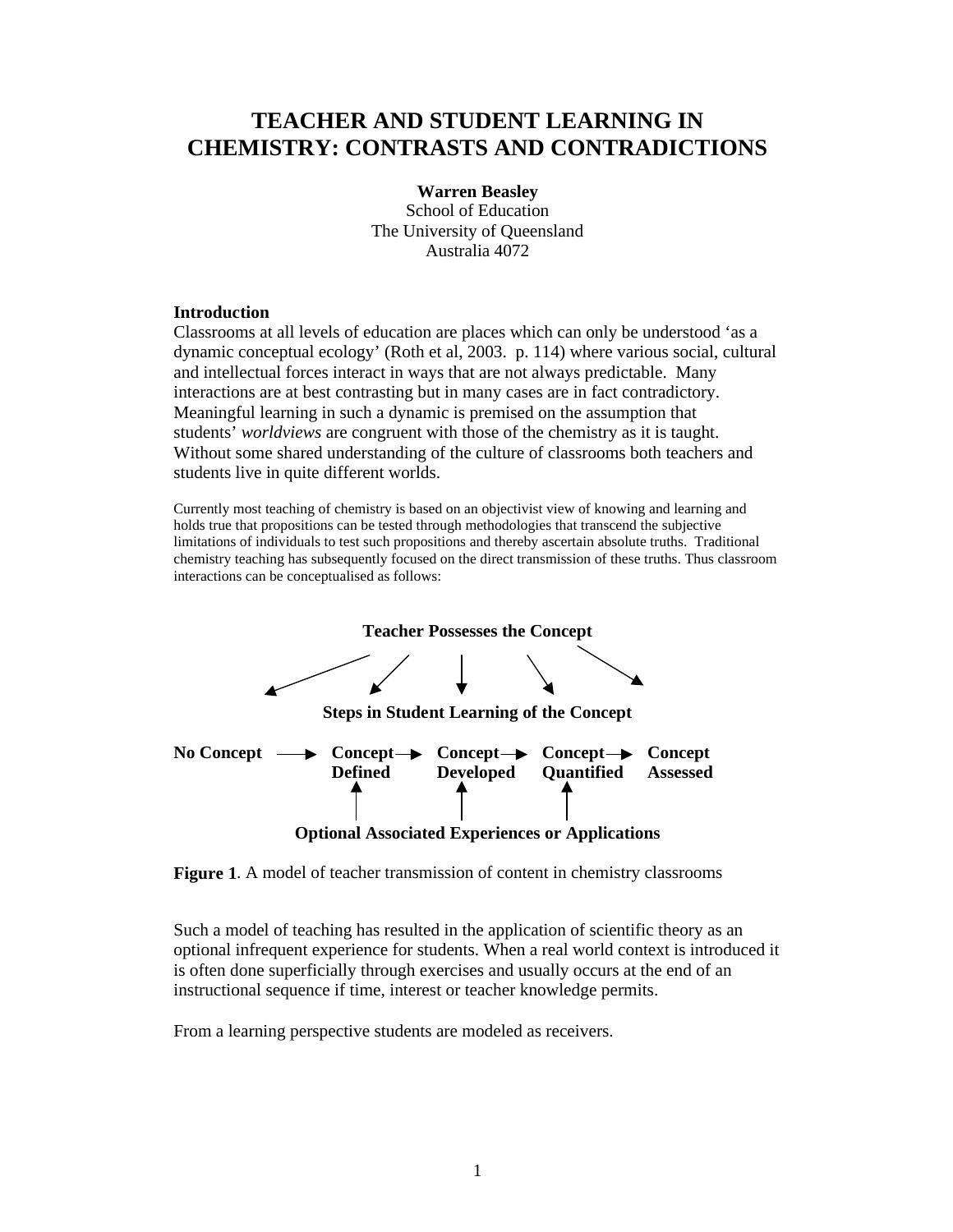

**Figure 1.** Learner as Receiver: Communicator as Transmitter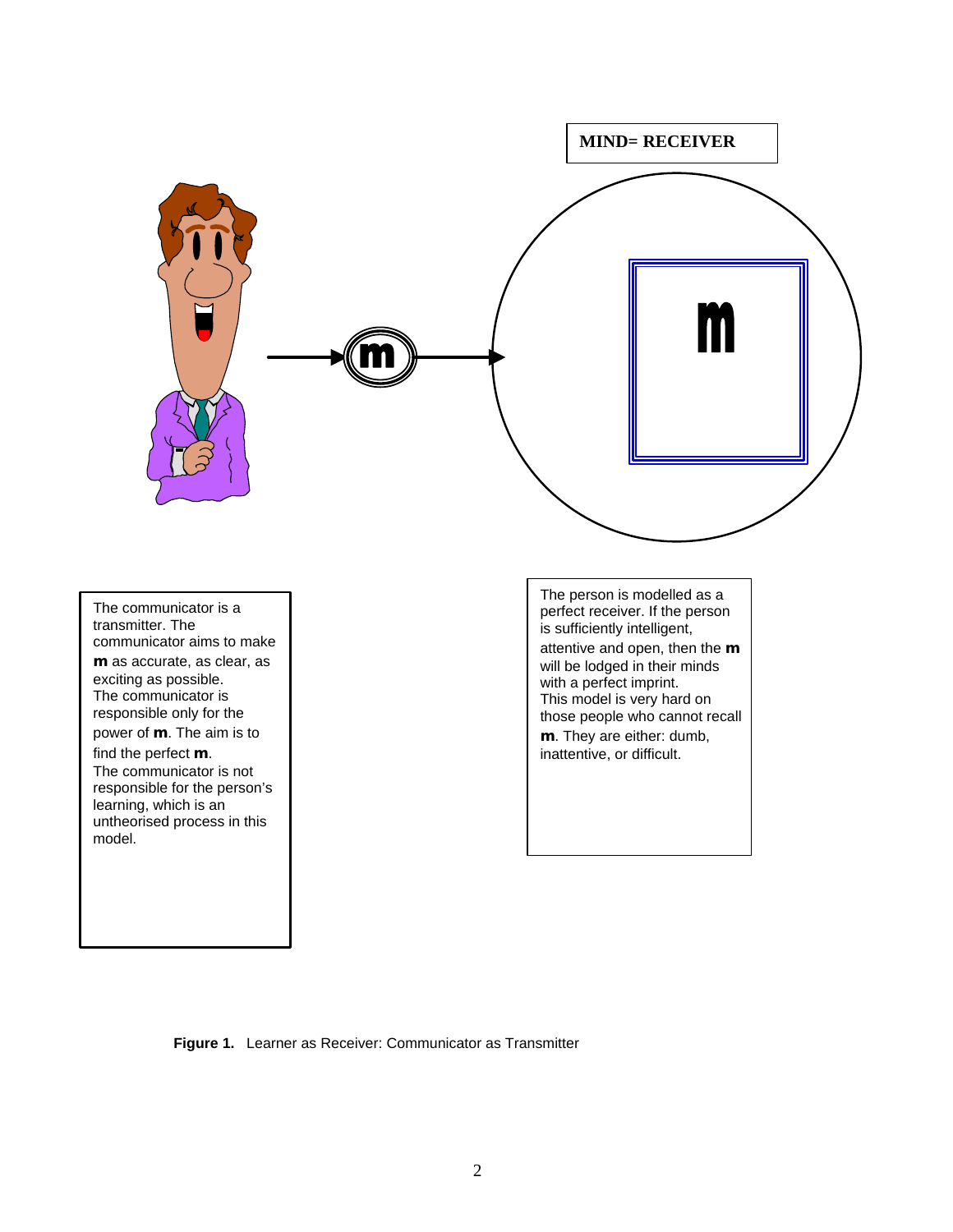The assumptions underpinning such an approach to learning are summarised in Table 1.

| <b>WAYS PEOPLE</b>                            | <b>WAYS TO HELP</b>                  | <b>WHAT DETERMINES</b>     |
|-----------------------------------------------|--------------------------------------|----------------------------|
| <b>LEARN</b>                                  | PEOPLE LEARN MORE                    | <b>THE AMOUNT OF</b>       |
|                                               | <b>EFFECTIVELY</b>                   | <b>LEARNING</b>            |
| <b>Receivers</b>                              | <b>Transmit A Clear</b><br>$\bullet$ | <b>Clarity Of Message</b>  |
| "Blank Slate" or<br>"Tabula Rasa"<br>(550 BC) | Message                              | <b>Validity Of Message</b> |
|                                               | Tell, Command,<br>$\bullet$          | Attentiveness              |
|                                               | Email, Direct                        | Intelligence               |
|                                               | <b>Become A Better</b><br>٠          | Motivation                 |
|                                               | Presenter Of                         |                            |
|                                               | Information                          |                            |

|  |  |  |  | Table 1. Assumptions underpinning the "receiver" model of learning |  |
|--|--|--|--|--------------------------------------------------------------------|--|
|--|--|--|--|--------------------------------------------------------------------|--|

To make this approach effective, teachers enact whole-class interactive and noninteractive activities because they allow the greatest coverage of content. This content is essentially the explanation of concepts and procedures for the calculation of problems followed by student independent activity that emphasises completion over comprehension. Students on the other hand emphasise exercise completion, getting the correct answers and getting higher grades (Roth et al. 2003; Goodrum et al, 2001). This approach to teaching and learning can be summarised as:

## *CONCEPT TO EXERCISE*

#### **A different emphasis in course design**

A course design and its content are in the broadest sense a reflection of a hypothesis about learning - what is worth learning and how it should be learned and assessed, and as such reflects the deep-seated values and beliefs of the designers. In contrast to this objectivist view of knowing and learning (Tobin, 1990), the National Research Council (1996) has prompted a different vision for science education with:

| Less emphasis on                         | More emphasis on                               |
|------------------------------------------|------------------------------------------------|
| Knowing scientific facts and information | Understanding scientific concepts              |
|                                          | and developing abilities of<br>inquiry         |
| Studying subject matter of disciplines   | Learning subject matter in the                 |
|                                          | context of inquiry, technology,                |
|                                          | science in personal and social                 |
|                                          | perspectives, and history and                  |
|                                          | nature of science                              |
| Separating science knowledge and         | Integrating all aspects of science             |
| science content                          | content                                        |
| Covering many science topics             | Studying a few fundamental<br>science concepts |
|                                          |                                                |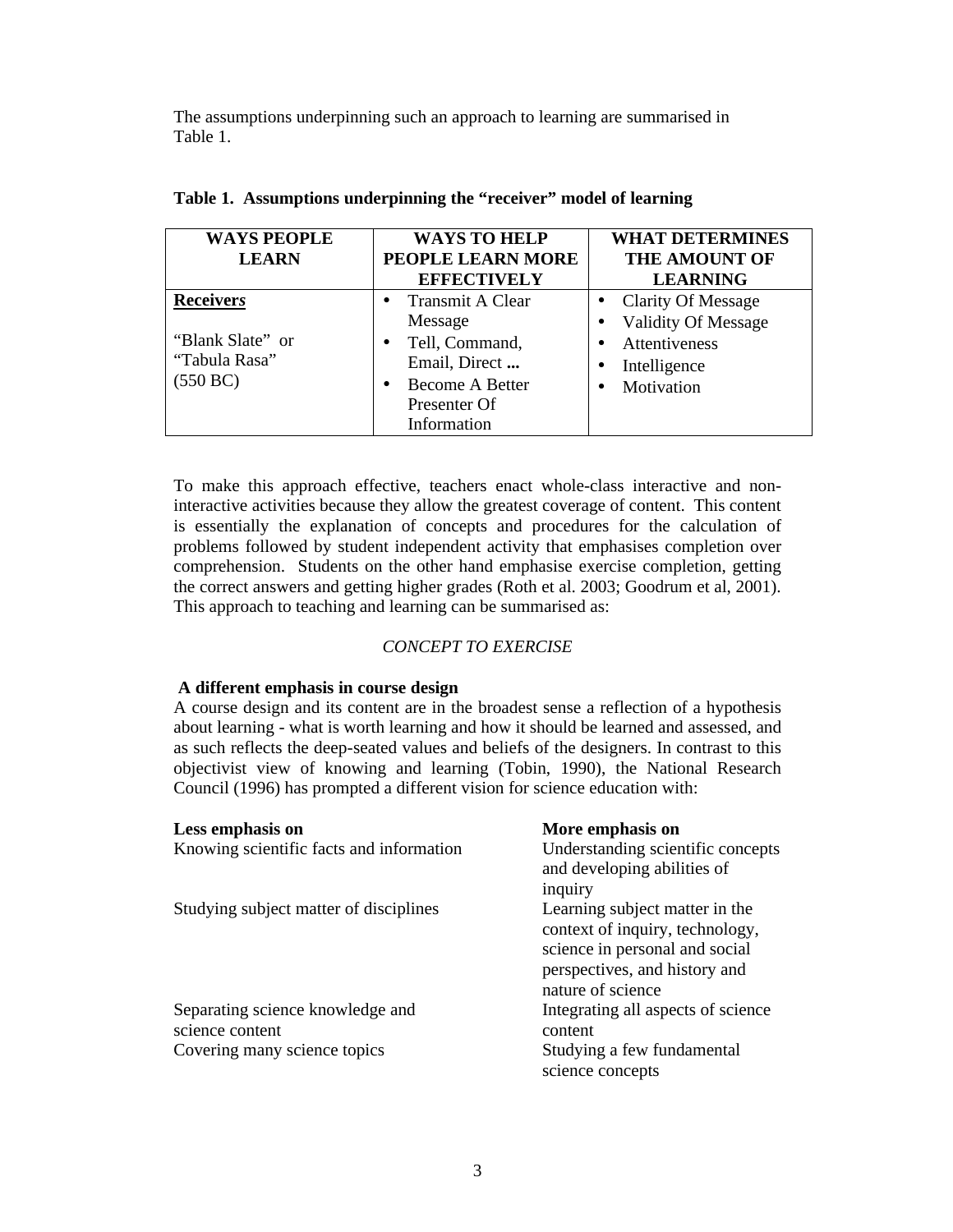Implementing inquiry as a set of processes Implementing inquiry as

instructional strategies, abilities, and ideas to be learned.

These desired emphases contain three major themes:

*Concepts, Inquiry and Social Context.*

The teaching and learning of chemistry within a framework encompassing these three themes will require a very different approach to coarse design. The taught, learned and assessed curriculum will look very different from the transmission model outlined in Figure 1 above. A new emphasis in coarse design will require an approach which could be summarised as a:

# *CONTEXT TO CONCEPT*

An example of how the relationship between social context (a group of related situations, phenomena, technical applications and social issues) and concepts could be envisaged is provided in Figure 2 below. In this particular framework two important themes in chemistry (from a discipline perspective) are emphasised. These themes are labeled structure and reactivity.



**Figure 2. The relationship between context and concept in course design**

This approach requires teachers to engage students in authentic real-world experiences of the context as the starting point for student learning (Anthony et al, 1998). In doing so the model requires that initially the context be elaborated by building up a concept map about the context. At the centre of this map is the context surrounded by a circle of issues, features or events associated with the context. Further out the associated science processes, models, topics, and science concepts are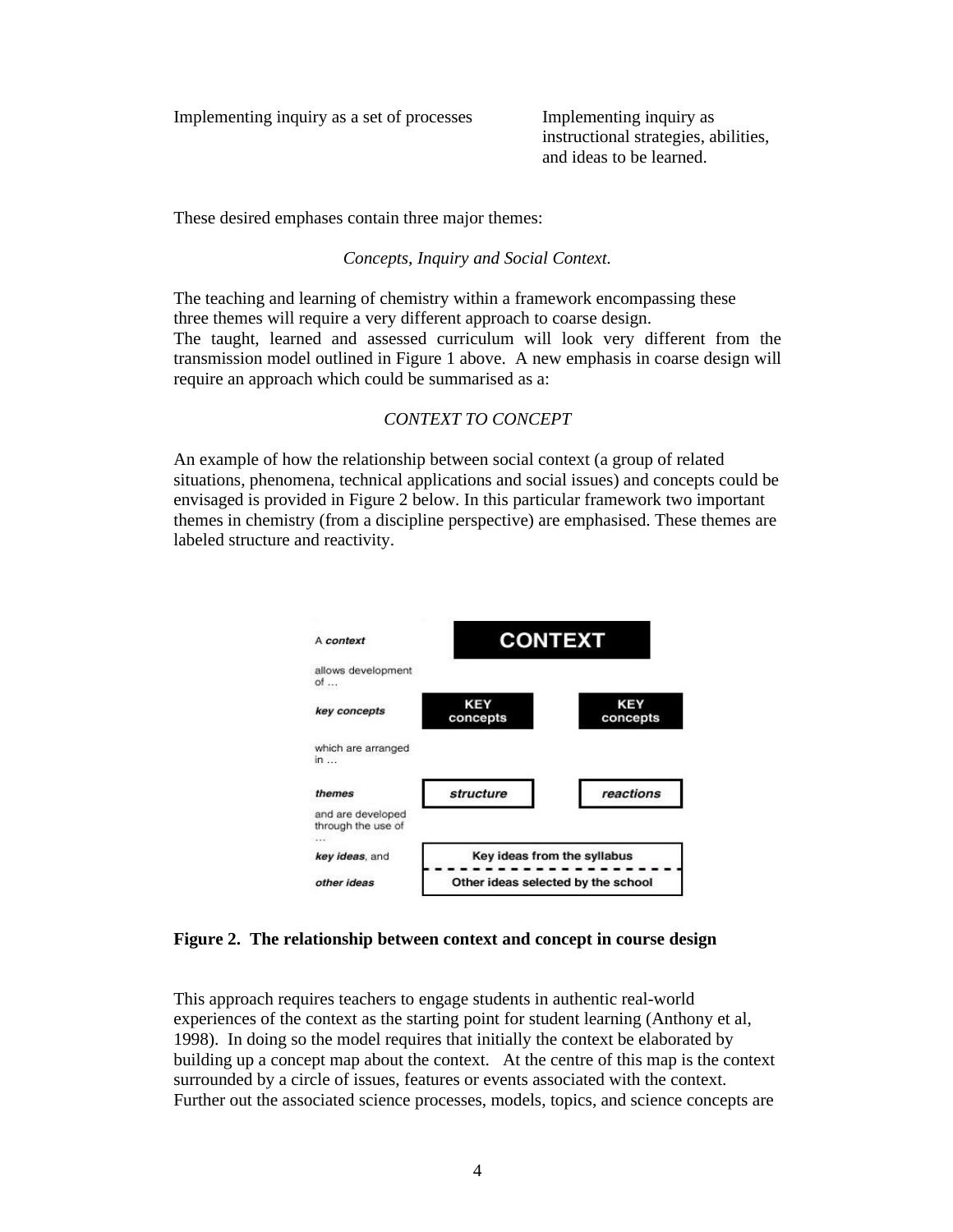represented. Even further out is the source of information and skill building opportunities that are available to the class from within the institution or from the wider scientific community.

Associated with this radical change in pedagogy is a very different balance of student assessment instruments that are required to meet different outcomes. The balance is now very much in favour of student inquiry or investigations (Scientific and Non-Scientific) evolving out of focus questions generated from face-to-face interactions with the chosen contexts

The following flowchart (Figure 3) outlines the major steps in the design of a topic commencing with the context being revealed, through to the finalisation of learning as evidenced in student presentations and reports.



## CONTEXT-BASED UNIT OF WORK FLOWCHART

**Figure 3.** Context-based unit of work flowchart

# **Context-based design pedagogy**

.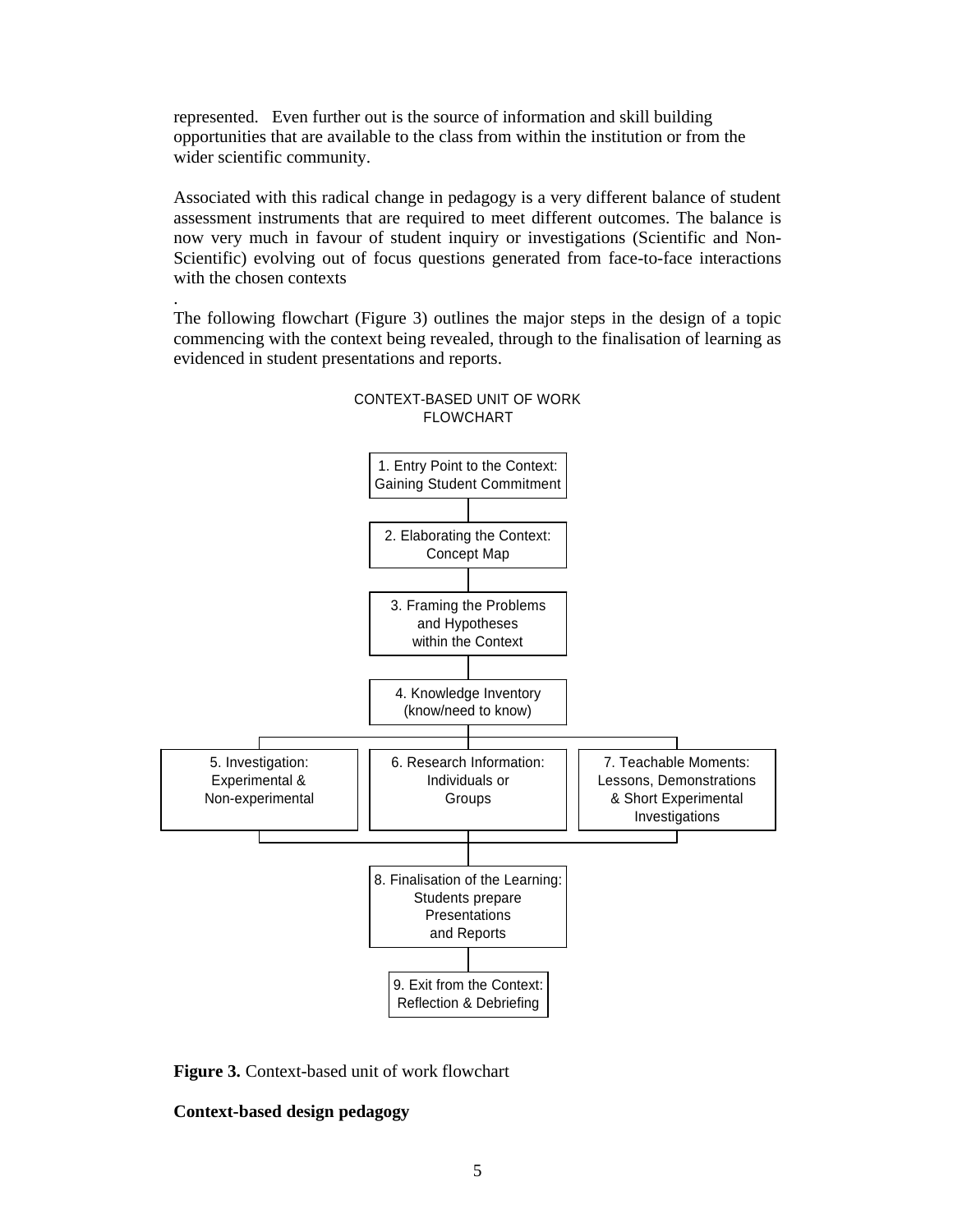The starting point for the design of topics or units of work is the selection of appropriate contexts. The context and the concept map surrounding it are expected to lead to meaningful questions that will focus student investigations and other learning experiences. This decision is only constrained by interest and expertise, access to resources for investigations, the conceptual underpinning of the context, and the time required.

The design encourages teachers and students to develop an understanding of the key concepts on a 'need-to-know' basis. The context as initially revealed at the beginning of a unit remains central to the classroom processes and specific conceptual development becomes important when student uncertainty hinders further elucidation of meaningful knowledge and skills.

This learning design sequence represents a different approach to incorporate "inquiry" or "investigation" as central to what and how students are expected to learn. Comparison of the learning sequences diagrammed in Figures 1  $\&$  3 soon reveals that a radical change in classroom pedagogy is required. However the challenge to *teach in context* and for students subsequently to *learn in context* is an emerging challenge for chemistry teachers (Lye et al, 2001; Whitelegg et al, 1999).

Learning in context builds upon two recognised principles of learning: student motivation and student prior knowledge and experience. Teaching in context requires strategies that enhance engagement and exploration by students of issues, ideas and concepts surrounding the context under investigation. Models of learning that accept students as "constructors" and "social constructors" are much more consistent with course goals that emphasize inquiry and social context as cornerstones of the design.

These attributes are illustrated in Table 2.

| <b>WAYS PEOPLE</b>                                           | <b>WAYS TO HELP</b>                                                                                                                                                                       | <b>WHAT DETERMINES</b>                                                                                                                                                                |
|--------------------------------------------------------------|-------------------------------------------------------------------------------------------------------------------------------------------------------------------------------------------|---------------------------------------------------------------------------------------------------------------------------------------------------------------------------------------|
| <b>LEARN</b>                                                 | <b>PEOPLE LEARN MORE</b>                                                                                                                                                                  | <b>THE AMOUNT OF</b>                                                                                                                                                                  |
|                                                              | <b>EFFECTIVELY</b>                                                                                                                                                                        | <b>LEARNING</b>                                                                                                                                                                       |
| <b>Constructors</b><br>$(Piaget - 1900)$<br>(Ausubel – 1960) | Transmit a clear<br>٠<br>message<br><b>Promote Interaction</b><br>$\bullet$<br>Give feedback<br>٠<br>Contest meanings<br>٠<br>Know the learner<br>$\bullet$                               | What is already known<br>Quality of feedback<br>$\bullet$<br><b>Quality of Interaction</b><br>$\bullet$<br>Depth of Disagreements<br>$\bullet$<br>Personal Activity<br><b>Beliefs</b> |
|                                                              |                                                                                                                                                                                           |                                                                                                                                                                                       |
| <b>Social Constructors</b><br>(Vygotsky – 1970)              | All the constructivist<br>٠<br>$techniques +$<br>Social Interaction<br>$\bullet$<br>Scaffolding<br>٠<br>Zone of Proximal<br>$\bullet$<br>Development<br>Social and Cultural<br>٠<br>Tools | Trust in the Group<br>$\bullet$<br>Interaction in the Group<br>Knowledge in the Group<br>$\bullet$<br>Use of Cultural Tools<br>$\bullet$<br><b>Beliefs</b>                            |

#### **Table 2. Attributes of two models of learning**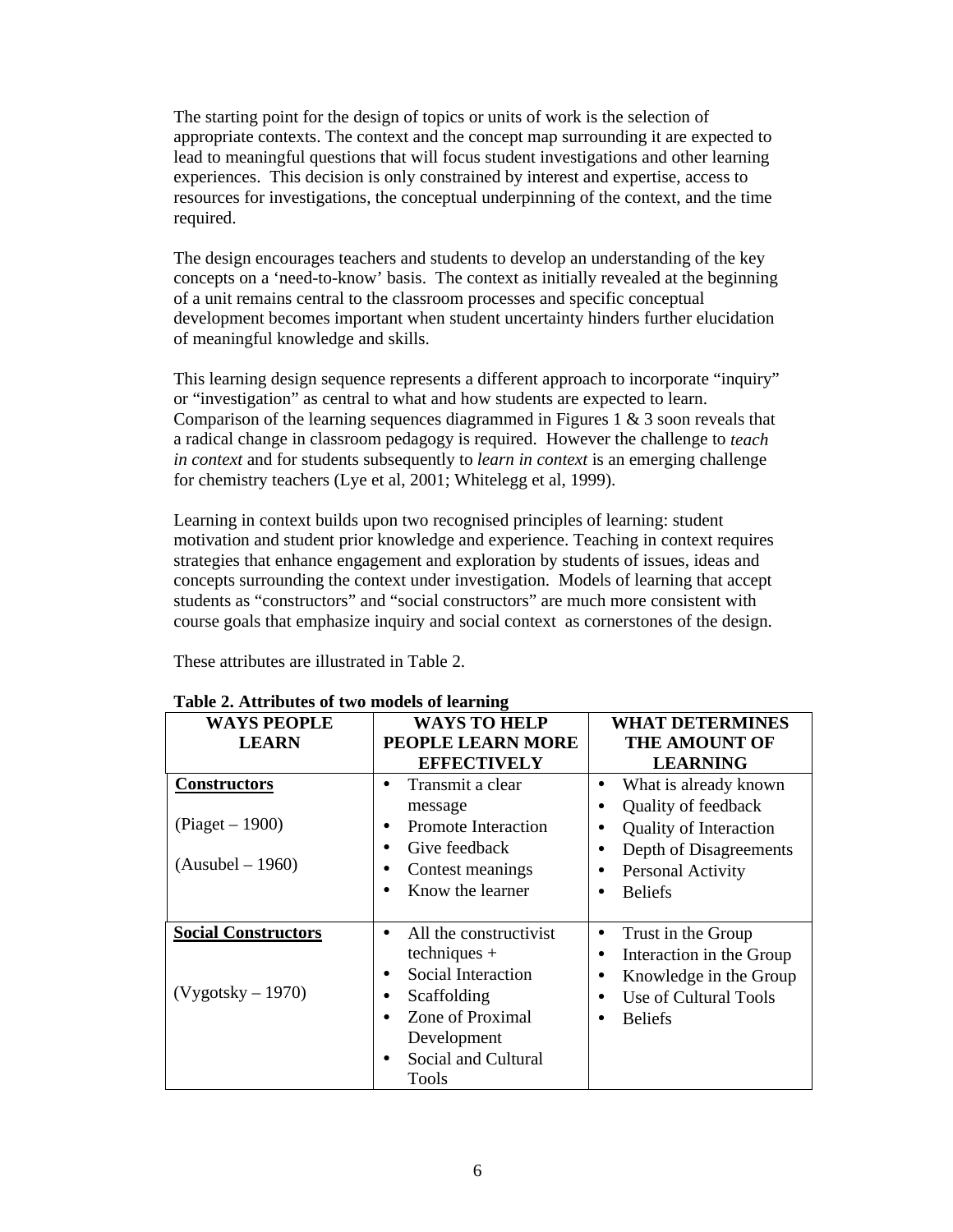The relationships between the attributes in each of the models described above are illustrated in Figures  $4 \& 5$  below.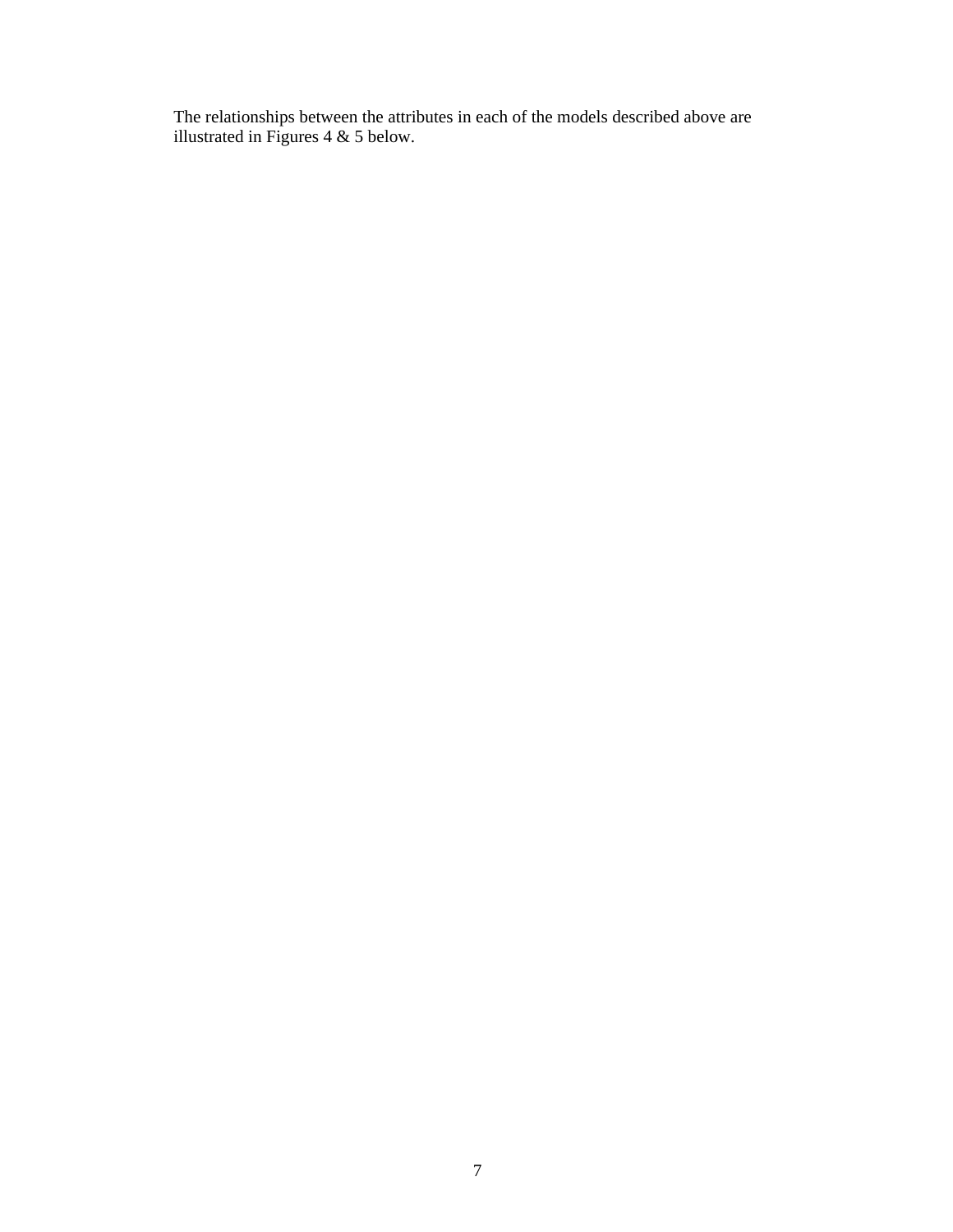# **Figure 4: Learner as Constructor: Communicator as Facilitator of Meaning Making**



Before the communication starts the communicator needs to know the person's beliefs and prior knowledge. During the process the communicator needs to get feedback on the **m''** that the person has constructed, to check it with **m**. Stephen Covey: "Seek first to understand, then to be understood." The communicator must have many versions of **m**, many ways of explaining concepts.

**People needs to check the** m'' **that they have constructed. The** m'' **is mainly determined by what the person already knows and believes.**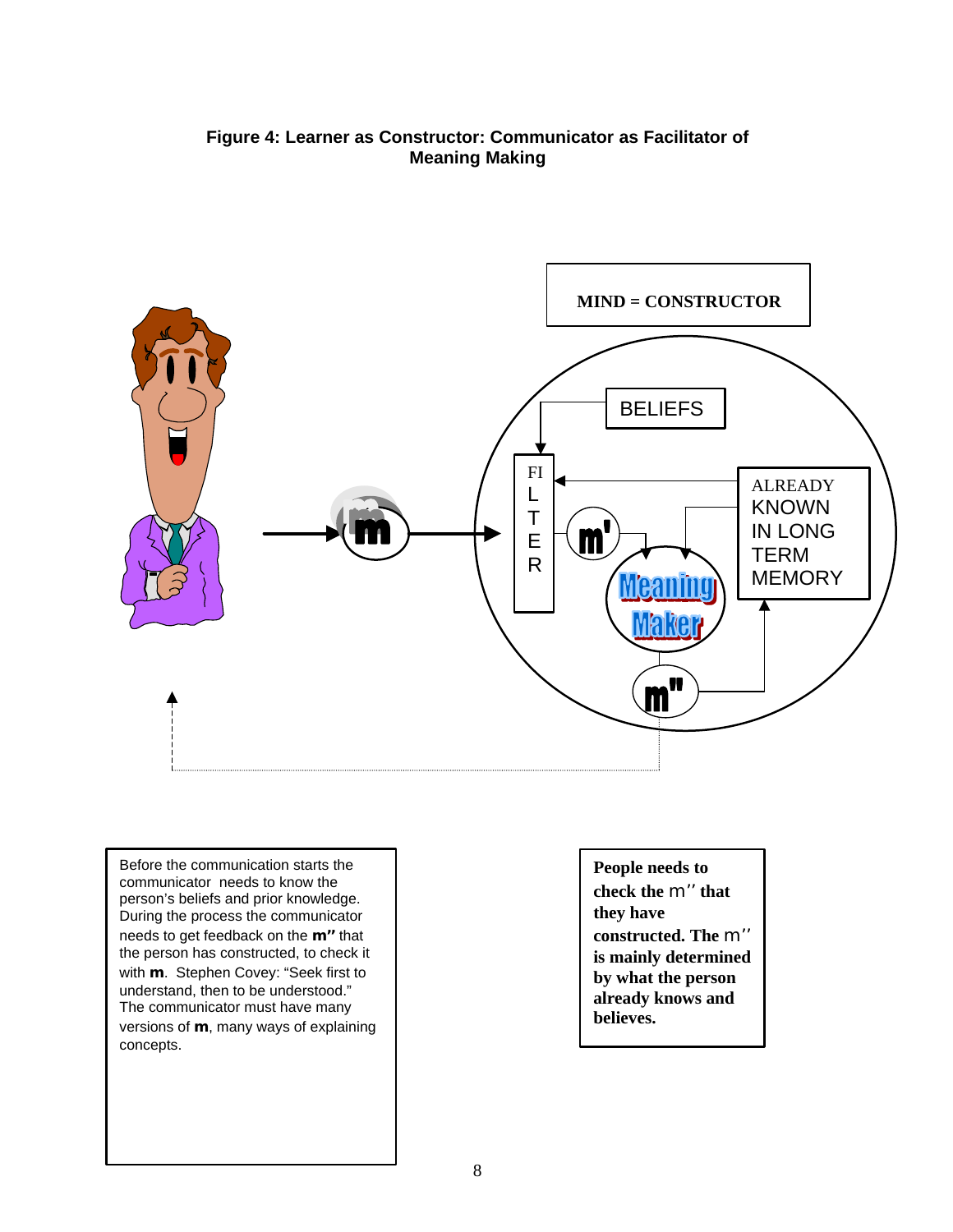# **Figure 5: Learner as Social Constructor: Communicator As Scaffolder Of Group Interactions**



**ng** what the **Centre:**  represents person already knows. This point governs what the person is able to learn.

# Circle with

radius r: **Represents** what the person is able to learn on their own with the help of cultural tools: books, www, …

**Annulus between circles with radii r and R: is termed the Zone of Proximal Development (ZPD):** Represents what a person can learn because they are a member of a social group who share

knowledge and use cultural tools to learn.

**To promote learning: make R as large as possible:** To achieve this, form the group, help them to trust, appreciate, share, give feedback, check their understandings, speak to think, have open minds to each other, with the communicator scaffolding all the learning.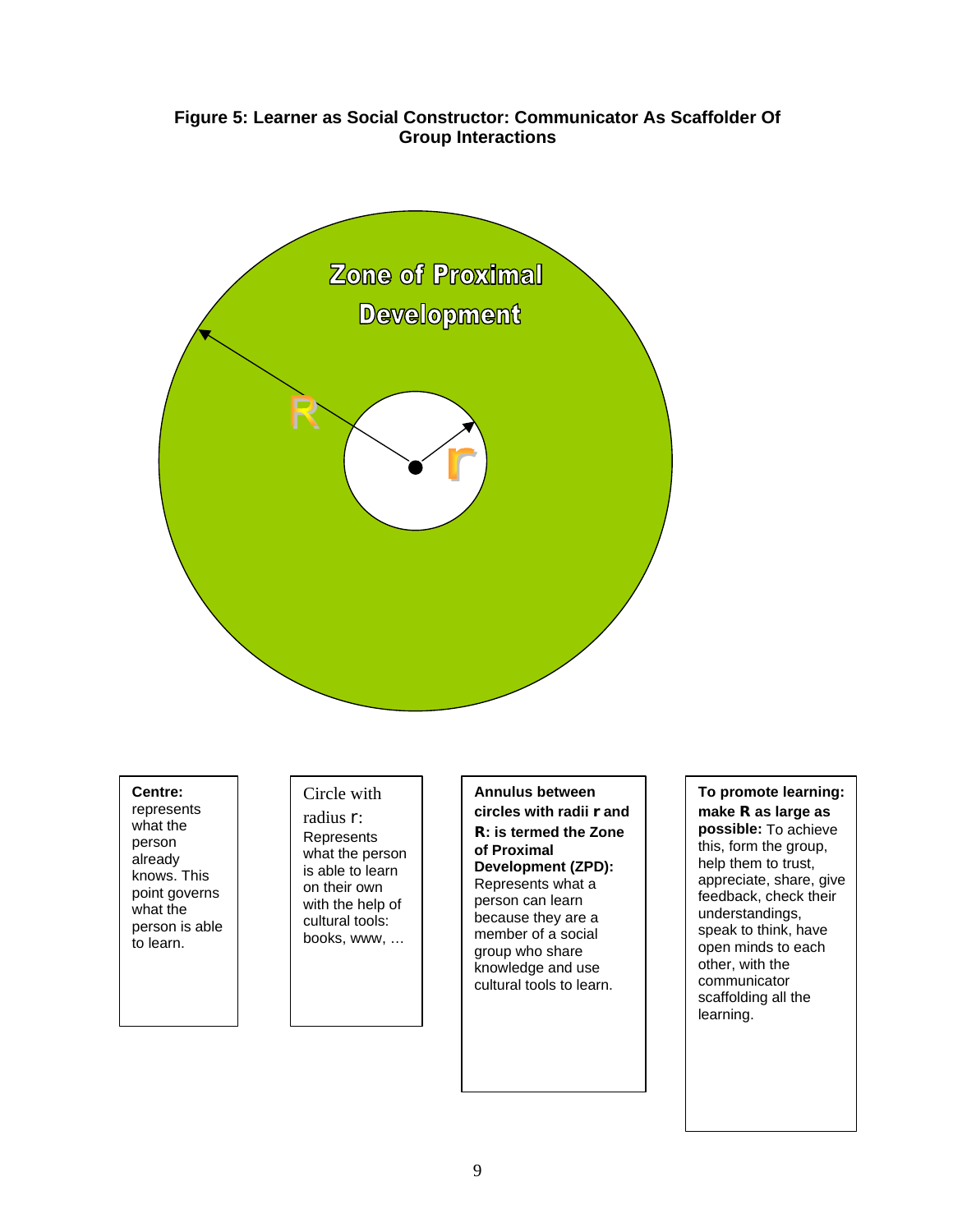#### **In conclusion**

Our understanding of curriculum design, teaching, learning and assessment have been considerably enhanced over the past 20 years. Yet in many ways our students are required to learn in ways which are more consistent with our knowledge base one hundred years ago. . Transmission style teaching and learning have been with us forever yet we continue to persevere with practices that have severe limitations in achieving more desirable outcomes. The National Research Council (1996) document has provided a framework for change – a change that is much more in keeping with what is espoused by prestigious professional societies and chemical educators as necessary if the teaching and learning of chemistry is to move into new millennium.

Professional practice such as teaching has always been challenging when "radical" change is proposed. In this paper the contradictions about current practice, curriculum designs and learning models have been highlighted. These new emphases require radical change in pedagogy to accompany the new emphases in course content with new outcomes. However what is being proposed does not really represent "new" knowledge about course design or content in an educational sense. It is just very different from what is being practised in a majority of classrooms and therefore represents radical change from current practice. If chemistry as a discipline had ignored all the relevant research on the structure of materials then the Bohr model of the atom would be as far as we would have come in our representation of matter.

Renewing the educational enterprise will only come about through changing human behaviour and in this case it will mean substantial change for both teachers and students. People's worldviews and their learned experience will need to be challenged and re-developed if practice in chemistry education is to be enhanced.

Students, like their teachers, will need to learn in a socially constructivist manner about how to learn within this new paradigm for chemistry education. In designing for these opportunities teachers will also need to demonstrate their commitment to social constructivist designs. These designs emphasise the rich and complex learning that can be achieved by reflecting together on personal experiences in a shared course.

#### **References**

- Anthony, S., Mernitz, H., Spencer, B. & Gutwill, J. (1998) The ChemLinks and ModularChem Consortia: Using active and context-based learning to teach students how chemistry is actually done. Journal of Chemical Education, 75(3), 322-324.
- Goodrum, D, Hackling, M. & Rennie, L. (2001). *Research Report: The status and quality of teaching and learning of science in Australian schools.* Canberra; Department of Education, Training and Youth Affairs
- Lye, H., Fry, M. & Hart, C. (2001) What does it mean to teach physics 'in context'? *Australian Science Teachers Journal*, 48(1), 16-22.
- National Research Council (1996). *National Science Education Standards,* Washington DC: National Academy Press.
- Roth, W.-M., & Roychoudhury, A. (2003). Physics students epistemologies and views about knowing and learning. *Journal of Research in Science Teaching*, 40, Supplement, pp. 114-119.
- Tobin, K. (1990). Teacher mind frames and science learning. In K. Tobin, J.B. Kahle